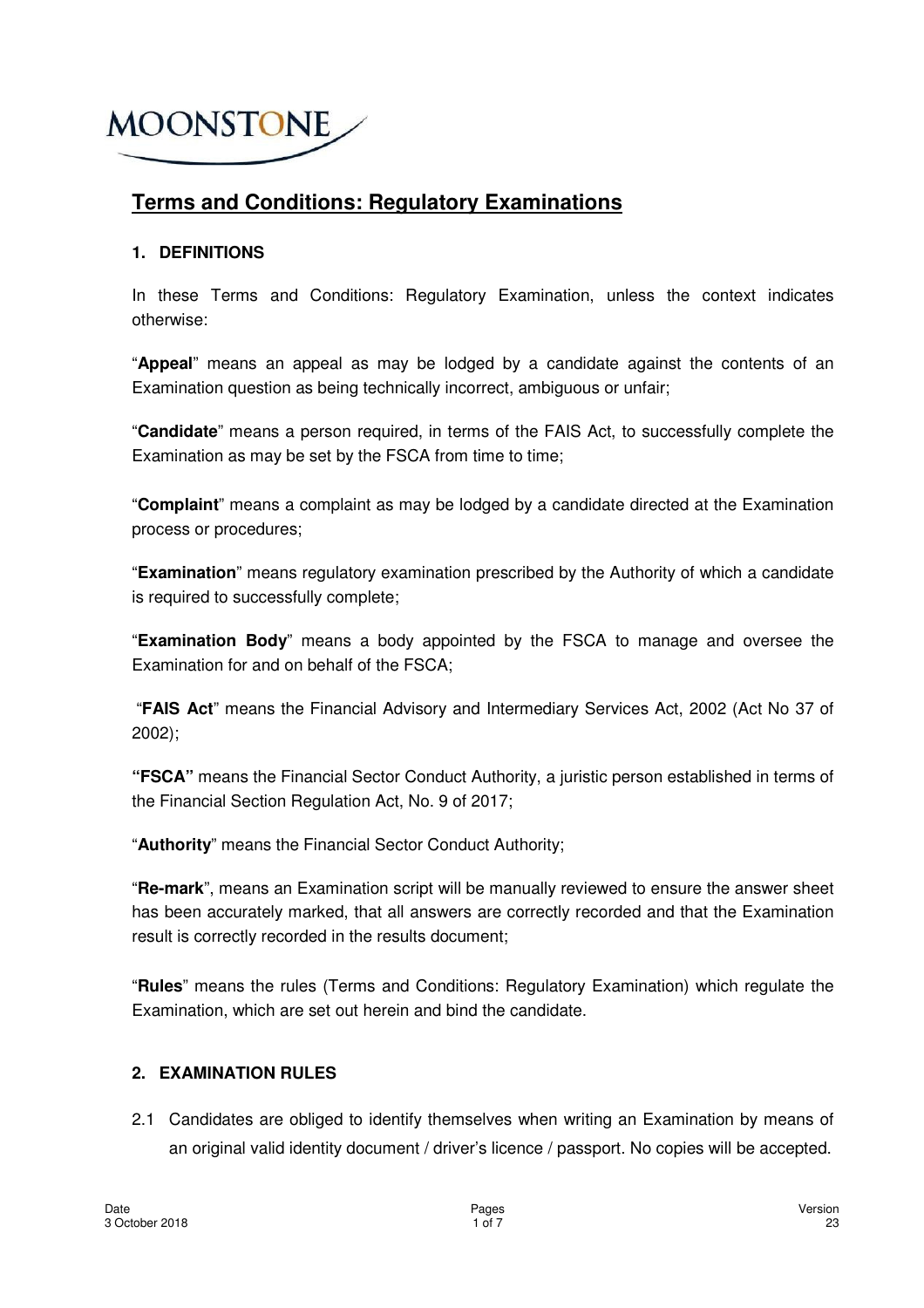- 2.2 No candidate may enter the Examination venue later than 30 minutes after commencement of an Examination session unless permitted by an invigilator. If a candidate is late, he/she forfeits the time he/she was late and will not be allowed any additional time to complete the Examination.
- 2.3 No candidate may leave the Examination venue less than 30 minutes after commencement of Examination session.
- 2.4 Should candidates have any books, paper, cell phones, smart watch or any other electronic means of communication in their possession, such articles should, where relevant, be switched off and placed in a handbag, book bag underneath their chairs. Such items should not be handled by the candidates during the examination.
- 2.5 Wearing of caps or wide-brimmed hats during examinations is prohibited.
- 2.6 RE3 and RE4 candidates who wish to make use of a calculator may approach the invigilator and request access to a non-programmable calculator.
- 2.7 Should candidates need to use a dictionary, please consult the invigilator. Only Afrikaans/English, English/Afrikaans dictionaries are allowed – as supplied by the examination body. No explanatory dictionaries are allowed.
- 2.8 It remains the candidate's responsibility to double-check, prior to the commencement of an examination, that none of the aforementioned items are in his/her possession.
- 2.9 Please only use the HB pencil or Black Pen provided to you to answer all multiple choice questions. (If you want to use a Black Pen, then please take special note of paragraph 7 in the Terms and Conditions / Indemnity that you are required to sign).
- 2.10 It is important that the surname, full names and signature of the candidate are written into the relevant space on the examination answer sheet.
- 2.11 During the course of the Examination no communication of any nature whatsoever may take place between candidates.
- 2.12 Candidates may not act in a dishonest way with regard to any Examination assessment. No candidate may assist or attempt to assist another candidate or obtain help or attempt to obtain help from another candidate during an examination.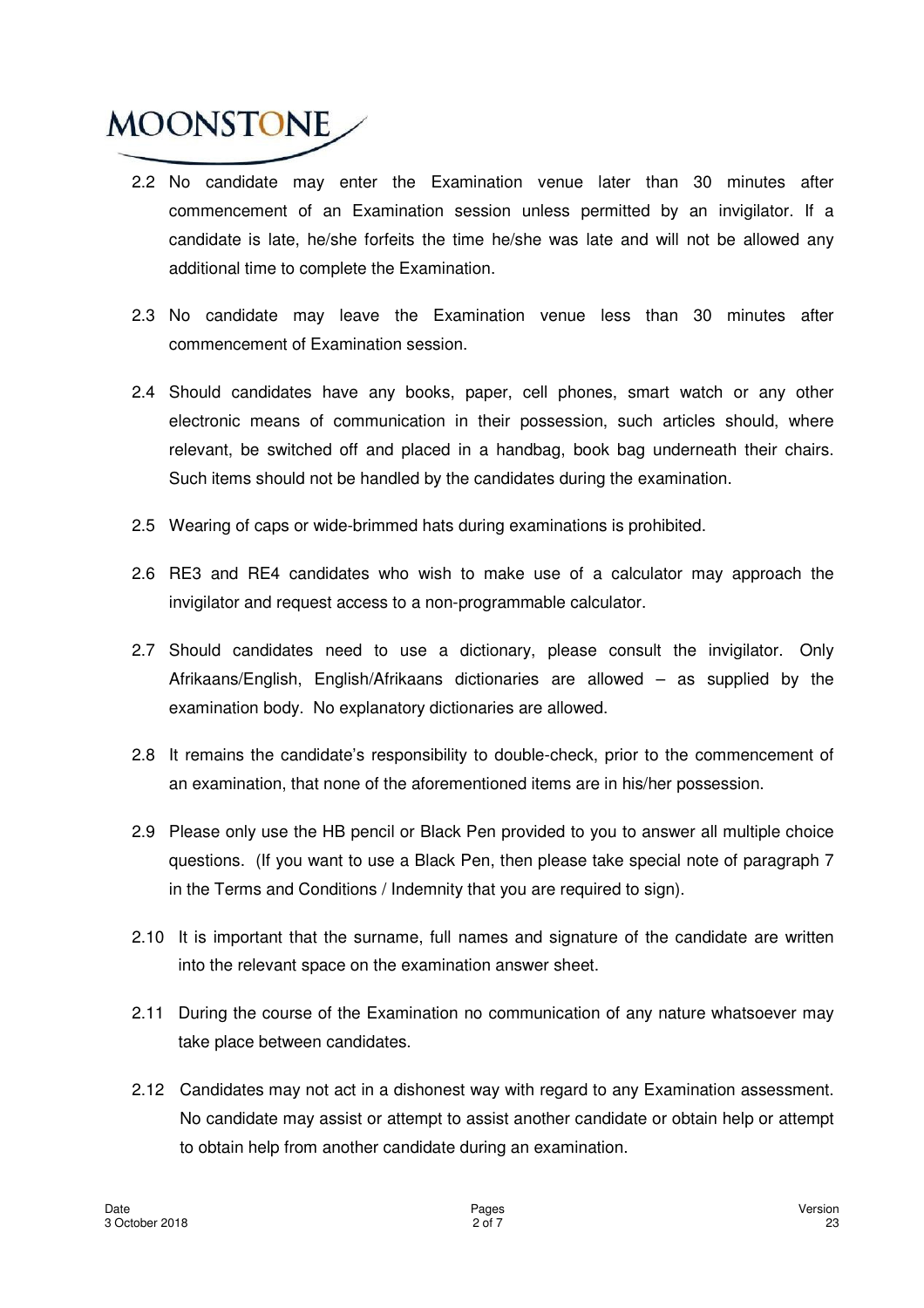- 2.13 Rough work should be done on the examination question sheet.
- 2.14 Smoking is not permitted in the Examination venue.
- 2.15 Only in exceptional circumstances will a candidate be given permission to leave the Examination venue temporarily, and then only under the supervision of an invigilator.
- 2.16 Candidates may not remove used or unused question papers or answer sheets from the Examination venue.
- 2.17 Candidates are not allowed to copy, duplicate or record the examination paper.
- 2.18 As soon as the invigilator announces that the time for an Examination has expired, candidates must stop writing immediately.
- 2.19 In the event that it is impossible to mark an Examination script, the Examination Body may contact a candidate and arrange for the candidate to re-write such an Examination, with no examination fee being charged.
- 2.20 Under no circumstances will candidates have further access to their question papers and/or answer sheets once they have submitted such to the invigilator.
- 2.21 No answer(s) marked on the Examination paper will be marked. All answers must be marked on the answer sheet, and only the answer sheet will be used for marking purposes. If answers were marked on the Examination paper they must be transferred to the answer sheet within the prescribed time frames for the Examination. No extra time will be given for candidates needing to do this.

#### **3. NON-COMPLIANCE WITH THE RULES**

- 3.1 Any non-compliance with the Rules or misconduct during the Examination is viewed in a very serious light by the Authority. Where a candidate is guilty of any misconduct during the Examination or any non-compliance with the Rules:
	- 3.1.1 The Examination Body must bring such misconduct or non-compliance with the Rules of any candidate to the attention of the Authority.
	- 3.1.2 The Authority will investigate, and the appropriate regulatory action will be taken in accordance to the FAIS Act, based on the outcome of such investigation.
	- 3.1.3 The candidate may forfeit his/her examination results.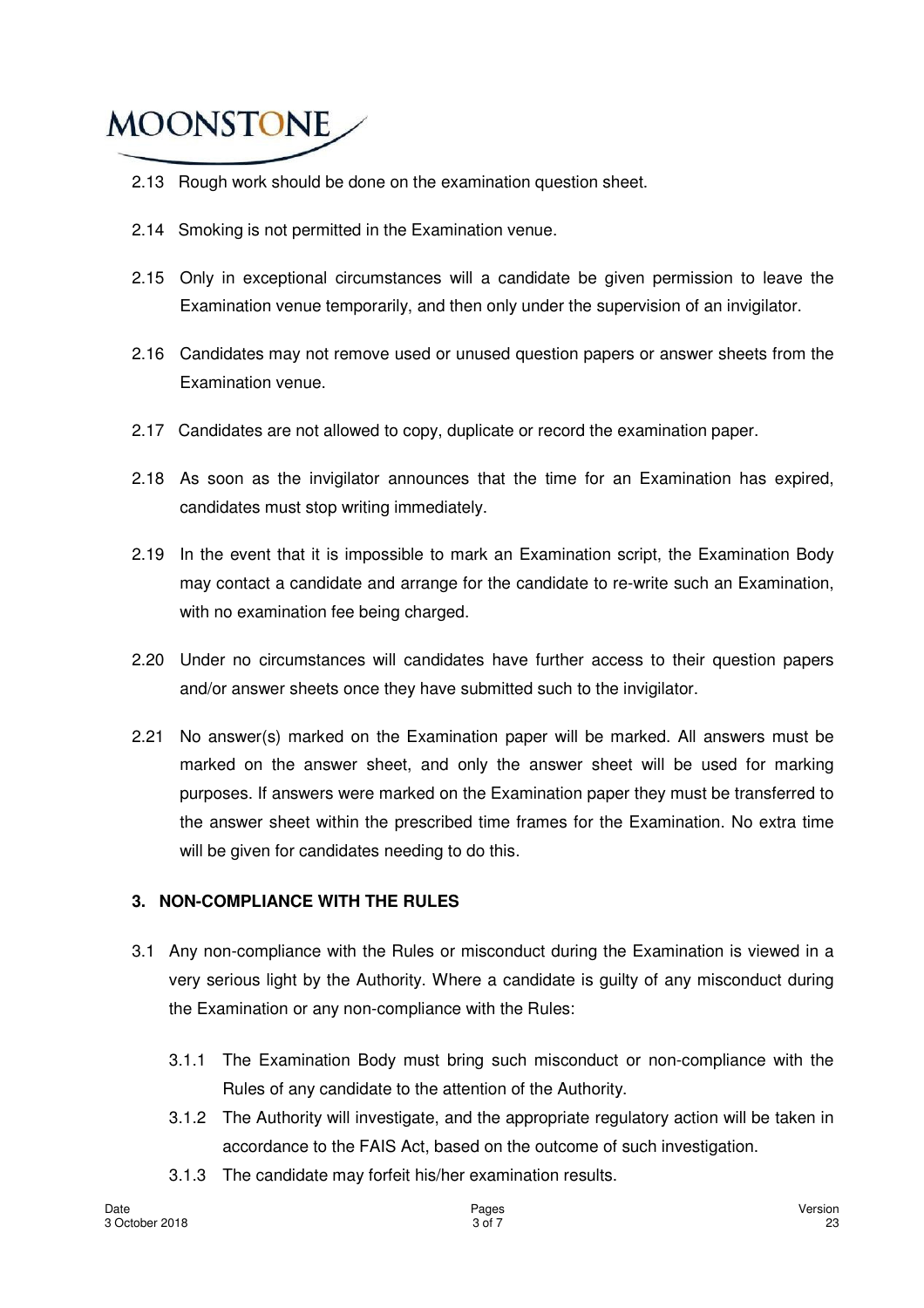3.2 The Examination Body shall bring any conduct of any candidate failing with the provisions of paragraph 3.1 above to the attention of the Authority.

#### **4. PARTICIPATION IN TRIAL QUESTIONS**

- 4.1 The rules set out below will apply in respect of candidate opting to participate in answering the trial questionnaire at the end of the Examination.
- 4.2 Any candidate completing the separate trial questions does so voluntarily and hereby declares that he/she has not in any way been coerced, offered or given any incentive to participate in such trial examinations. The said candidate knows and understands that:
	- 4.2.1 Completing the trial question(s) will not entitle him/her to any additional marks as a result of such participation.
	- 4.2.2 The trial questions are merely a test to enable the examination body to determine and set the standard and quality for future regulatory examination questions and are not intended to be an official examination of the examination body.
	- 4.2.3 He/she will not be provided with the results of the trial questions in which the candidate participated.
	- 4.2.4 He/she will not be compensated, or remunerated in any manner or form for completing the trial questions.
	- 4.2.5 He/she may not copy, duplicate or make photographic or other electronic images of the trial questions.
	- 4.2.6 The trial questions cannot be appealed and therefore the "Right of Appeal/Remark/Complaint" section of this Terms and Conditions document does not apply to the trial questions.

#### **5. RIGHT OF COMPLAINT/APPEAL/RE-MARK**

- 5.1 Candidates have the right to:
	- 5.1.1 Register a Complaint directed at the Examination process or procedures.
	- 5.1.2 Lodge an Appeal against the contents of an Examination question as being technically incorrect, ambiguous or unfair.
	- 5.1.3 Request a re-mark of the Examination results.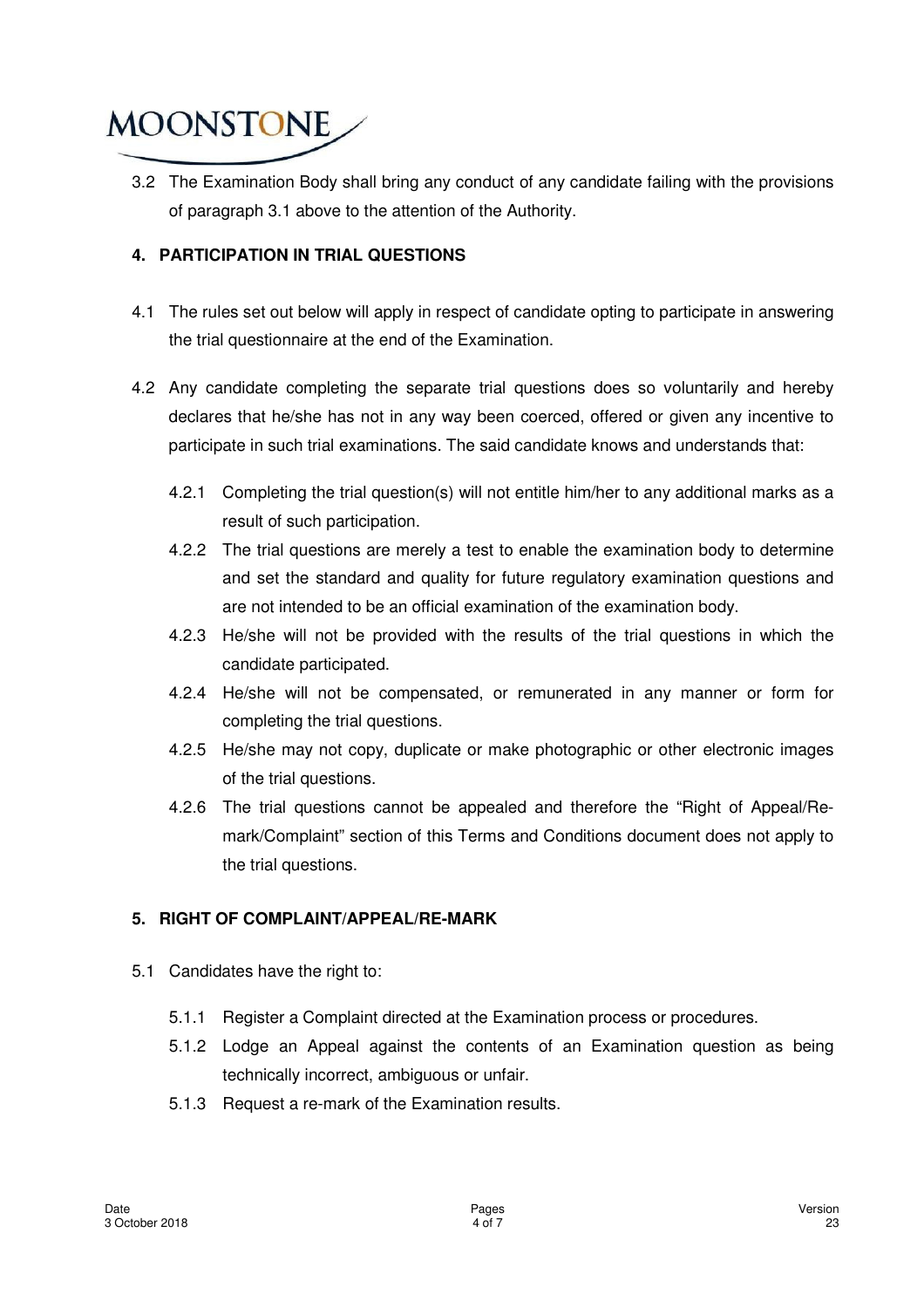

#### 5.2 Appeals

- 5.2.1 When a candidate encounters a question (s) against which he/she intends to lodge an Appeal, the candidate must immediately ask the invigilator for the documentation to support his/her Appeal and record the specific question number/s appealed against including the reason(s) for the Appeal.
- 5.2.2 The candidate intending to lodge an appeal will not have access to the Examination questions once the Examination is over.
- 5.2.3 A candidate awaiting the outcome of an Appeal need not wait for the Examination result before applying to re-write the Examination under review or Appeal, and/or other Examination.
- 5.2.4 An outstanding Appeal outcome does not exempt a candidate from meeting the Examination deadline dates.
- 5.2.5 Examination appeals do attract an administrative fee payable by the appealing candidate. No appeal will be processed by the Examination Body until the Appeal has been formally lodged on the appropriate form and the fee has been paid to the Examination Body. The fee charged will cover up to three Appeal questions. Each additional one to three questions will require an additional fee payable by the candidate.
- 5.2.6 Examination appeals must be formally lodged with the Examination Body within 5 working days of receipt of your examination result.
- 5.2.7 An Appeal which complies with all the requirements set out in paragraph 5.2.5 and 5.2.6 of the Appeal Rules will be forwarded to the Examination Body responsible for developing the question/s.
- 5.2.8 The Examination Body will communicate the outcome of the Appeal to the appealing candidate. In the event that the appealing candidate is dissatisfied with the outcome of the appeal, the candidate shall have the right to communicate his/her dissatisfaction to the FSCA. The Authority's decision will be FINAL.

#### 5.3 Remark

- 5.3.1 A candidate intending to have their Examination script remarked must formally lodge a request for the remark within 5 working days of receipt of their Examination result.
- 5.3.2 A request for script remark must be submitted to the Examination Body.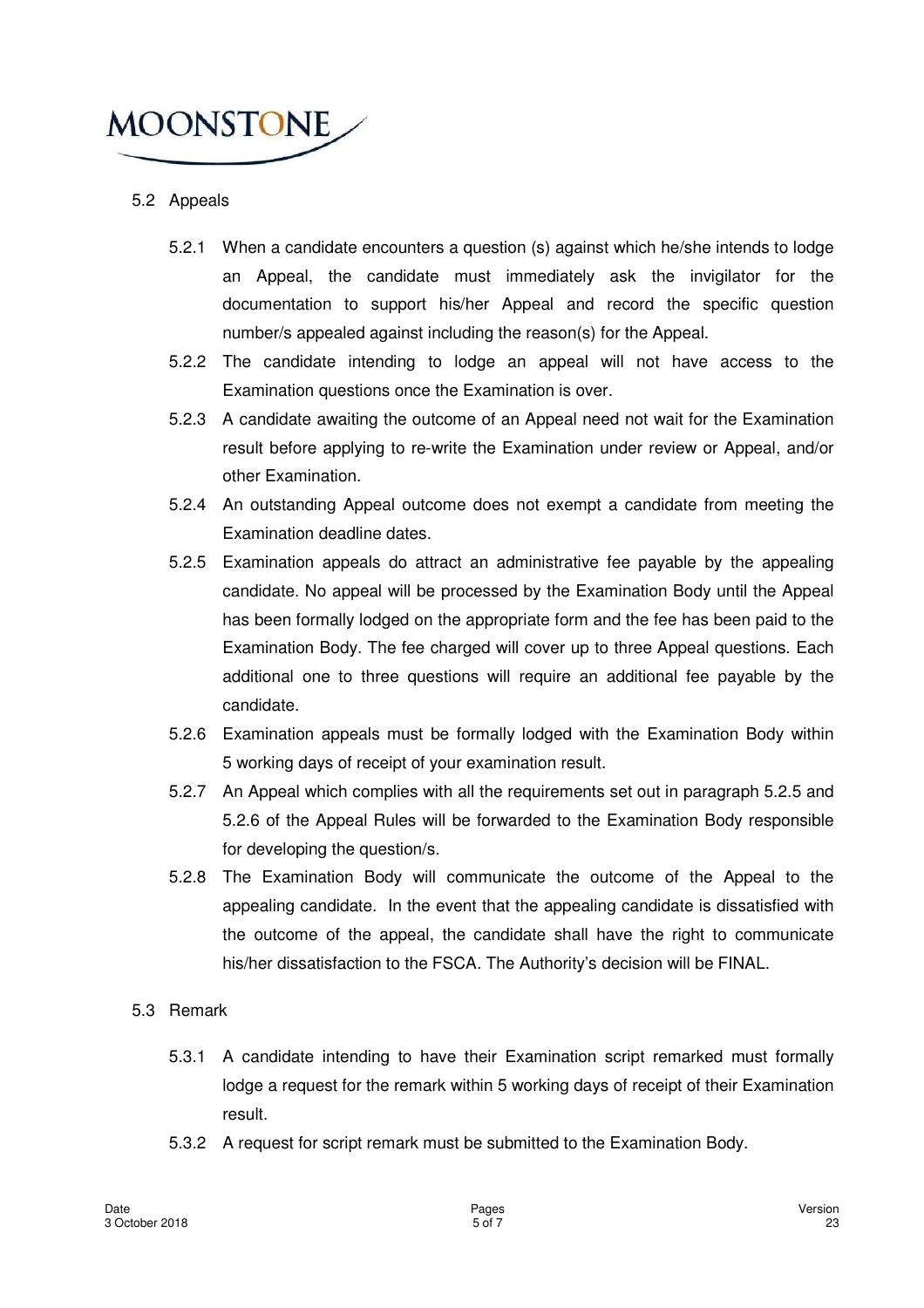

5.3.3 An administrative fee is payable by a candidate requiring a re-mark of his/her Examination script.

#### **6. DATA INTEGRITY**

- 6.1 It is the responsibility of each candidate to ensure that all the required data is provided accurately during the registration process. Data provided during the registration process will be used when uploading information to the FSCA's database.
- 6.2 When making changes to the information originally provided, such changes can only be made on the registration system of the relevant Examination Body prior to the script being marked. No other form of information change will be accepted.
- 6.3 The names and surnames provided during the registration process will be used to upload results to the FSCA and to issue certificates should such Examination Body issue certificates. It is the responsibility of the candidate that his/her name is spelled correctly and reflects the same information as on their identity document.
- 6.4 The Examination Body will use the information provided during registration as the official telephone number and e-mail address to communicate any information relating to the examinations the candidate has registered for. The e-mail address provided on the registration system will be used to communicate results of Examinations to the candidate.
- 6.5 It is the responsibility of the candidate to keep the Examination Body informed of any changes to his/her contact details.

| Type of<br><b>Examination</b> | Number of<br><b>Questions</b><br>in Exam<br>Paper | Point value per question | <b>Duration of</b><br>examination | <b>Pass</b><br>rate |
|-------------------------------|---------------------------------------------------|--------------------------|-----------------------------------|---------------------|
| <b>RE1</b>                    | 80                                                | Each Question = $1.25\%$ | 2 hours 30 minutes                | 65 %                |
| RE <sub>3</sub>               | 30                                                | Each Question = $3.33\%$ | 1 hour 30 minutes                 | 66.6%               |
| RE <sub>4</sub>               | 30                                                | Each Question = $3.33\%$ | 1 hour 30 minutes                 | 66.6%               |
| RE <sub>5</sub>               | 50                                                | Each Question = $2\%$    | 2 hours                           | 66 %                |

#### **7. GENERAL EXAMINATION INFORMATION**